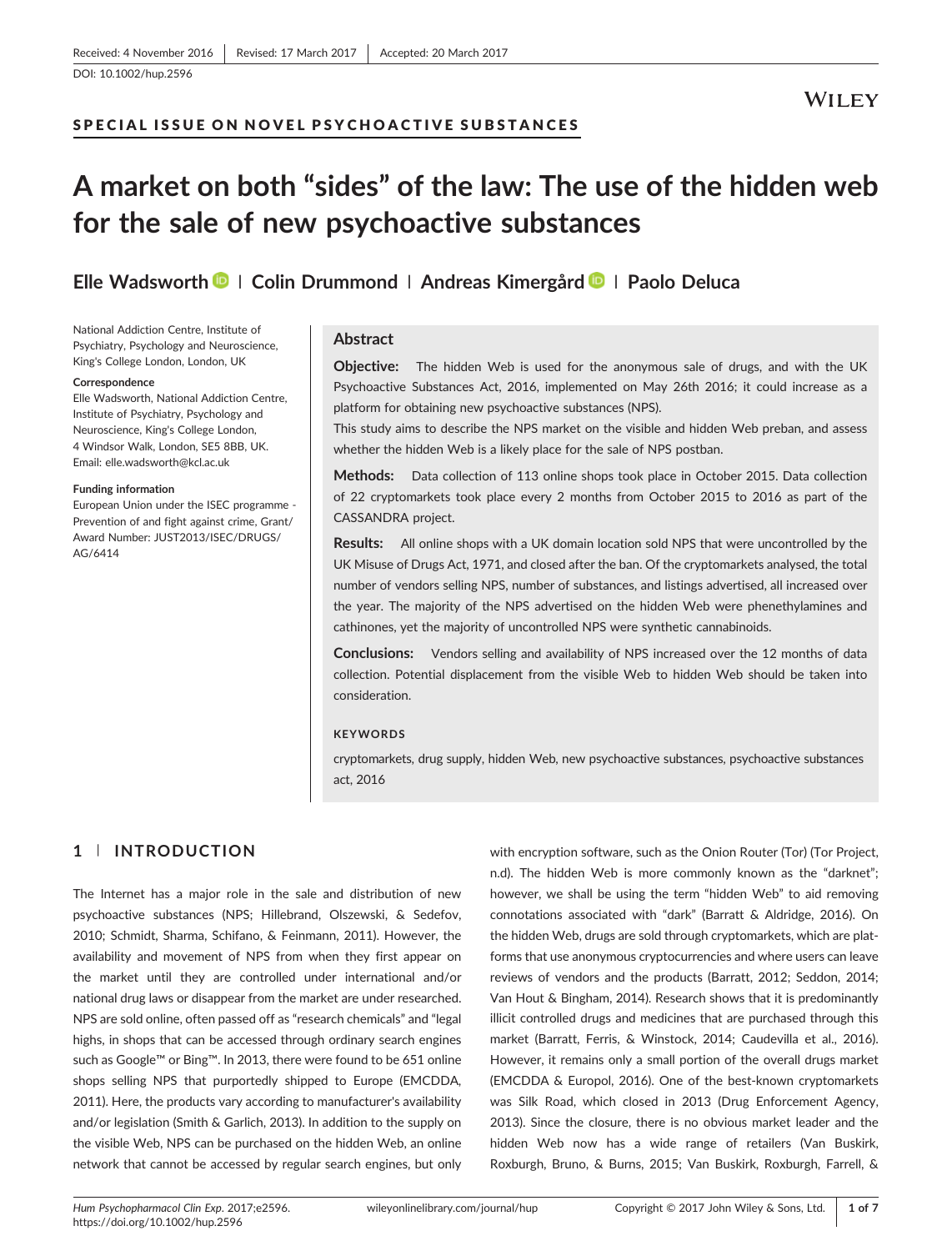2 of 7 WADSWORTH ET AL.

Burns, 2014). Cryptomarkets can be unpredictable and close down with little notice causing instability in the market (Van Buskirk et al., 2015). The UK has the highest number of vendors in Europe, and ranked second in the world (Kristy et al., 2016).

There is mixed evidence on the extent to which the Internet is used for purchasing NPS. The estimate from various studies in the UK and Europe is that one in 10 purchasers will buy their NPS products online (European Commission, 2014; Home Office, 2014a). In a self‐selected population in the Global Drugs Survey, it was found that in 2013/14, 22.1% of responders bought their NPS online (Winstock, 2014). There are benefits to both buyers and sellers who use the Internet for the sale of drugs, such as anonymity and the removal of face‐to‐face contact (Van Hout & Bingham, 2013). It is important to note that it is not only NPS for personal use that can be bought via the Internet; NPS can be bought in bulk and distributed further amongst social circles and street-level drug dealers (EMCDDA, 2013).

With the increasing concern of the growth of the NPS market, the UK Government introduced the Psychoactive Substances Act, 2016, on the 26th May 2016. The Act controls all psychoactive substances (with some exemptions), that are not already controlled by UK's principal drug law the Misuse of Drugs Act, 1971 (UK Government, 2016), by prohibiting unlicensed supply and production. Possession under the Act is not an offence (except in a custodial institution).

NPS that are not controlled under drug laws are desirable to both the suppliers and users, such as experimentation and production without fear of incarceration (Brandt, Sumnall, Measham, & Cole, 2010). Once a substance is controlled by international and/or national drug laws, one study found that interest in that drug declines (Ledberg, 2015). Research has found that displacement of drugs from one supplier to another, for example, from high‐street retailer to street‐level drug dealer, is reflective of its legal status (Sumnall, Evans‐Brown, & McVeigh, 2011). This has been the case with mephedrone, where it transitioned from online and high‐street retail suppliers to street‐level drug dealers once it became a class B drug under the Misuse of Drugs Act, 1971 (EMCDDA, 2013). The Psychoactive Substances Act, 2016, was implemented with the intent of reducing the supply of NPS from online and high street retail shops, and thus removed two principal supply routes of NPS (Home Office, 2015). But it is possible that a displacement has occurred instead between the visible and the hidden Web for the sale of NPS after the implementation of the Act with little or no reduction in overall supply. There is currently insufficient data to assess the potential impacts of the Act. Further, research to date has not focused specifically on the availability of NPS on the cryptomarkets, especially during a time of policy change. This paper therefore aims to (a) describe the markets for NPS on the visible and hidden Web up to 7 months before the implementation of the Psychoactive Substances Act, 2016, and (b) to consider the impact of the Psychoactive Substances Act, 2016, on the supply of the NPS after implementation, through number of vendors and available substances.

# 2 | METHODS

The data collection both on the visible and hidden Web were carried out by the first author (EW) between October 2015 and October

2016, that is, 7 months prior to the Psychoactive Substances Act, 2016, and 5 months after the implementation. The study is part of the CASSANDRA project ([www.projectcassandra.eu\)](http://www.projectcassandra.eu).

### 2.1 | Data collection on the visible Web

The search for online retailers selling NPS were made throughout October 2015. Search engine's Google™ and Bing™ were used, and various keywords were chosen to extract retailers including "buy" followed by "legal highs," "research chemicals," "bath salts," "party pills," or "herbal highs" (Table 1).

For every keyword, the first five pages of results were used, and those in the English language were extracted. Data collected from the websites included types of NPS sold; last update of website; the country of domain; countries of distribution; and whether the company sold wholesale.

### 2.2 | Data collection on the hidden Web

The data collection on the cryptomarkets took place over 2 days in each month in October, December (2015), February, April, June, August, and October (2016). The cryptomarkets were accessed through Tor. The cryptomarkets that were included were those in the English language, sold NPS, and had an open registration to all. The marketplaces are shown in Table 2. Certain cryptomarkets closed before data collected commenced such as Abraxas. In addition, other cryptomarkets opened or expanded to sell NPS during the data collection. Some cryptomarkets were inaccessible during periods of data collection but not suggested to have closed completely such as DrD's Marketplace, which was not accessible for data collection in June and October 2016.

Data were collected on each cryptomarket of NPS advertised that were visible to the researcher. Data collected were name of NPS (not including illicit drugs, human enhancement drugs, or medicines); name of vendor; whether the vendor sold illicit controlled substances; and the countries of distribution. It should be noted that the frequency of the specific NPS advertised was determined by the number of vendors advertising and the number of listings of that product.

Available substances were categorised based on chemical structure into 9 categories (EMCDDA, 2015):

- 1. Dissociatives
- 2. Benzodiazepine analogues
- 3. Cathinones
- 4. Opioids
- 5. Phenethylamines
- 6. Piperazines
- 7. Synthetic cannabinoids
- 8. Tryptamines
- 9. Others/Unspecified

Analysis was conducted using SPSS Statistics version 22 using descriptive analyses in form of frequencies and means as appropriate.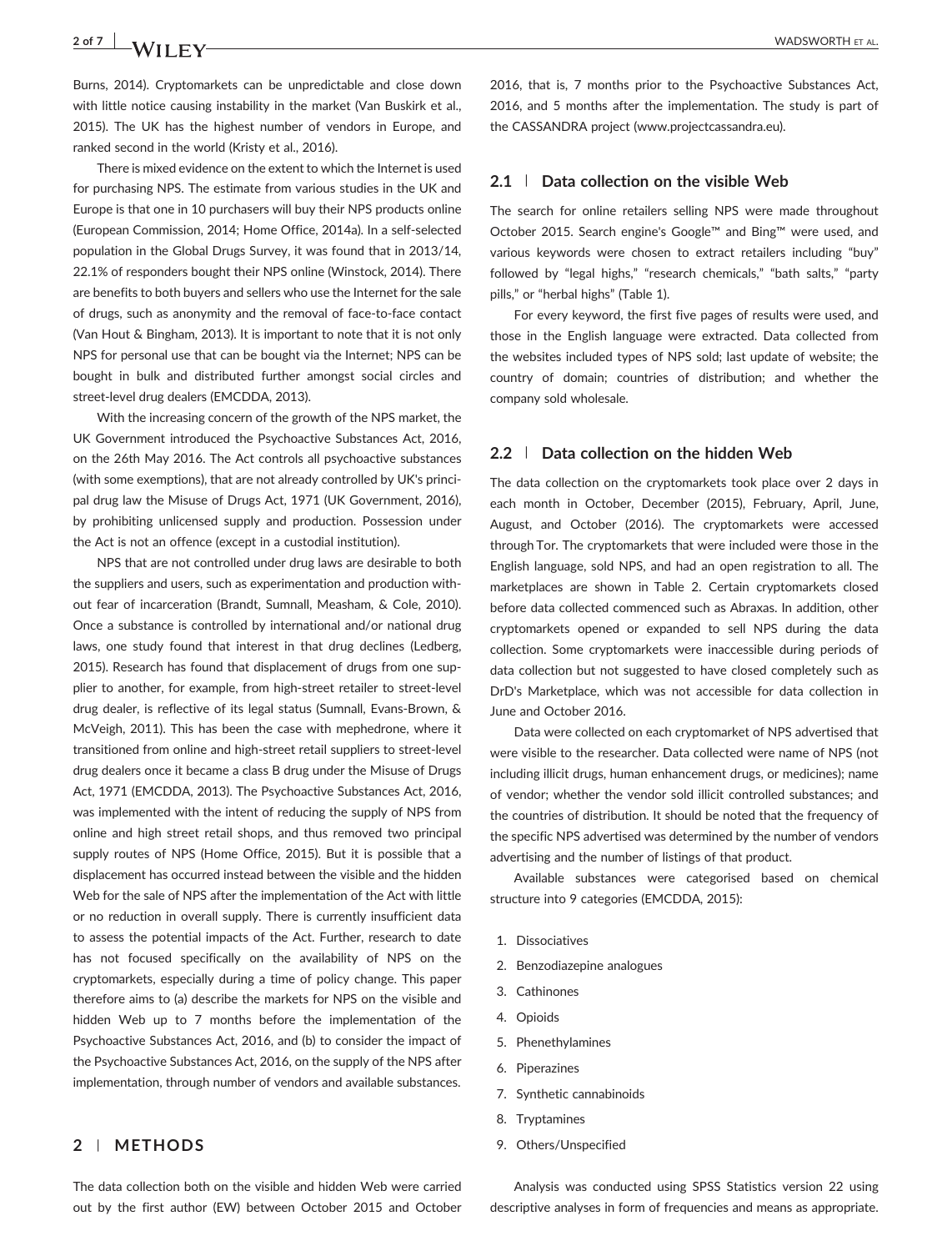TABLE 1 The number of online shops found under each key words on search engine's Google™ and Bing™

| Key word (buy $+$ ) | Number of online shops |
|---------------------|------------------------|
| Legal highs         | 25                     |
| Research chemicals  | 35                     |
| <b>Bath salts</b>   | 10                     |
| Party pills         | 24                     |
| Herbal highs        | 19                     |
| Total               | 113                    |

## 2.3 | Ethical considerations

The research was observational and did not involve interaction with either buyers or sellers. All users on cryptomarkets use screen names and are anonymous. Confidentiality measures applied to the dataset included storage in an online, password‐protected computer and removal of screen pseudonyms, URLs, and country identifiers. The study was approved by King's College London PNM Research Ethics reference number: LRS‐15/16‐3084 as part of the CASSANDRA project.

# 3 | RESULTS

## 3.1 | Shops on the visible Internet

One hundred thirteen shops selling NPS on the Internet were found in the English language. Substances were sold in different forms, some were powders, herbal incense or pills, and some were in branded packages, such as Gogaine or Charly Sheen. The branded NPS tended to display a similar combination of substances in varying ratios. Only 13% of shops ( $n = 15$ ) sold all forms of NPS. Out of 113 shops monitored, pills were the most common form of NPS and were sold in 81% of shops.

The online shops varied in the number of NPS that were sold, with a range of 180, and a mean of 37.5 (SD = 45.4; when treating branded NPS as individual NPS).

Shops were explored to see whether in addition to individual sale, they also offered wholesale, selling large quantities at a lower price. A majority of 55% of websites sold wholesale, whereas the remaining websites did not advertise the option.

All substances sold on the visible Web with a UK domain were not controlled under the Misuse of Drugs Act, 1971, at the time of data collection. They included but were not limited to Mexedrone, 1P–LSD, 3F–Phenmetrazine, bk‐2C‐B, diphenidine, MDAI, and AB‐ CHMINACA. Substances that were pending control, such as methiopropamine (MPA), were advertised with a discount price and highlighted that "all stock must go." Shops appeared to be aware of changes in legislation and remove substances that were pending control. The market seemed to respond by introducing new substances with similar effects.

Shops promoted new substances as alternatives of popular NPS. For example, the following is a description of Mexedrone from the website RapidChems ([rapidchems.com/en](http://rapidchems.com/en)/):

|                    |                          |                          | Number of vendors        |                              |                          |                          |                          |
|--------------------|--------------------------|--------------------------|--------------------------|------------------------------|--------------------------|--------------------------|--------------------------|
| Cryptomarkets      | Oct 2015                 | Dec 2015                 | Feb 2016                 | Apr 2016                     | <b>Jun 2016</b>          | Aug 2016                 | Oct 2016                 |
| Abraxas            | 88                       | <b>CLOSED</b>            | $\overline{\phantom{a}}$ | ٠                            | ÷,                       |                          |                          |
| <b>Nucleus</b>     | 67                       | 84                       | 86                       | 92                           | <b>CLOSED</b>            | $\overline{\phantom{a}}$ | $\overline{\phantom{a}}$ |
| Middle Earth       | 51                       | <b>CLOSED</b>            | $\overline{\phantom{a}}$ | $\sim$                       | $\overline{\phantom{a}}$ | $\overline{\phantom{a}}$ | $\overline{\phantom{a}}$ |
| Alphabay           | 44                       | 83                       | 96                       | 122                          | 134                      | 157                      | 244                      |
| Valhalla           | 21                       | 28                       | 34                       | 31                           | 37                       | 49                       | 50                       |
| Dream Market       | 16                       | 67                       | 67                       | 35                           | 111                      | 117                      | 120                      |
| East India Company | 11                       | 24                       | <b>CLOSED</b>            | $\overline{\phantom{a}}$     | $\overline{\phantom{a}}$ | $\overline{\phantom{a}}$ |                          |
| CryptoMarket/SR3   | 5                        | 15                       | 14                       | 17                           | 15                       | 14                       | 15                       |
| <b>HANSA</b>       | 5                        | $\overline{7}$           | 10                       | 11                           | 26                       | 27                       | 41                       |
| DrD's Market       | 3                        | 6                        | 12                       | 15                           | <b>DOWN</b>              | 13                       | <b>CLOSED</b>            |
| <b>OUTLAW</b>      | 3                        | 9                        | 5                        | 3                            | 5                        | $\overline{7}$           | 5                        |
| Python Market      | $\overline{2}$           | 5                        | 8                        | 9                            | 8                        | 8                        | <b>DOWN</b>              |
| Acas               | $\overline{\phantom{a}}$ | 4                        | 11                       | <b>CLOSED</b>                | $\overline{\phantom{a}}$ | ä,                       | $\sim$                   |
| <b>TheRealDeal</b> | $\overline{\phantom{m}}$ | $\mathbf{1}$             | 2                        | 5                            | 5                        | $\overline{7}$           | <b>DOWN</b>              |
| Oasis              | $\overline{a}$           | $\overline{\phantom{a}}$ | $\overline{4}$           | $\mathbf{1}$                 | 8                        | 14                       | <b>DOWN</b>              |
| Apple              |                          | $\overline{\phantom{a}}$ | $\overline{\phantom{a}}$ | $\overline{7}$               | $\overline{7}$           | 10                       | 11                       |
| T*cka              | $\overline{a}$           | $\overline{\phantom{a}}$ | $\overline{\phantom{a}}$ | 3                            | 5                        | 8                        | $\overline{7}$           |
| Detox              |                          | $\overline{\phantom{a}}$ |                          | $\overline{2}$               | $\overline{4}$           | 3                        | 5                        |
| Leo                | $\overline{\phantom{a}}$ | $\overline{\phantom{a}}$ | $\overline{\phantom{a}}$ | $\overline{\phantom{a}}$     | $\overline{4}$           | 5                        | 8                        |
| Acropolis          |                          | $\overline{\phantom{a}}$ |                          | $\qquad \qquad \blacksquare$ | $\overline{2}$           | 3                        | $\overline{4}$           |
| Minerva            |                          | ÷,                       | ÷.                       | ÷,                           | ٠                        | $\overline{2}$           | <b>DOWN</b>              |
| <b>TradeRoute</b>  |                          |                          |                          |                              |                          |                          | 6                        |

#### TABLE 2 Number of vendors selling NPS in each cryptomarket from October 2015 to October 2016

Note. NPS = new psychoactive substances.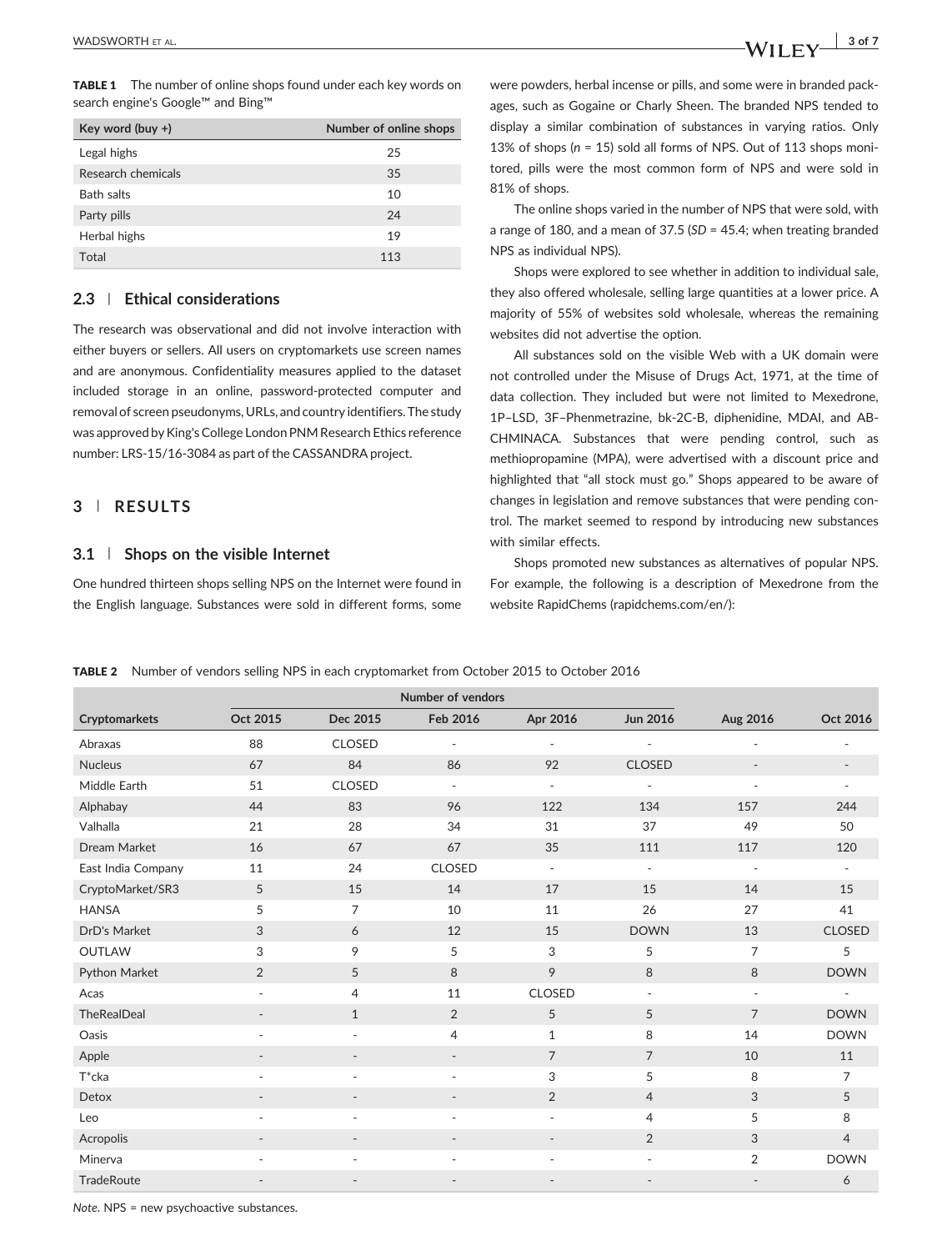The result is a product that's similar in effect to 4 ‐MMC aka Mephedrone [controlled under the Misuse of Drugs Act, 1971]. It's a bit weaker and a bit more material is needed for the desired result in your lab experiments but it's clearly the most similar thing to MMC and we think the best product in its category right now.

Of the 46 unique substances that were sold on the Internet online shops and from a domain location in the UK, 76% of substances were also sold on the hidden Web. Online shops with a UK domain location closed prior to the implementation of the Psychoactive Substances Act, 2016, and after the 26th of May, only 57% ( n = 64) of the shops were still operational. In some cases, shops notified customers of their pending closure, and in other cases, they simply disappeared. The remaining shops were headshops or located overseas.

### 3.2 | Cryptomarkets

Over the 12 months of data collection, 22 cryptomarkets satisfied the inclusion criteria. This was just a sample of the total number of cryptomarkets on the hidden Web, as some were not conducted in English nor sold NPS. Over the course of the data collection, 10 new marketplaces selling NPS opened and six were shut down, with suspicions of financial scams.

From conducting the snapshots in 2 ‐month intervals, the marketplaces included differed from month to month (Table 2). The cryptomarket with the highest number of vendors selling NPS was not stable in the initial months; however, Nucleus, Dream Market, and AlphaBay were the cryptomarkets with the most NPS vendors. AlphaBay retained the lead since February (Table 3). The total number of vendors selling NPS, the total number of substances (controlled), and listings advertised all increased over the 12 months (74.5%, 93.6%, and 132.3%, respectively). The total number of uncontrolled substances advertised increased in the months preceding the implementation of the ban (73.1% increase). The leading NPS category alternated between cathinones and phenethylamines.

Similar to the marketing techniques used on the visible Web, vendors on the cryptomarkets used popular drugs to promote new stock, both controlled and uncontrolled. The following example was from cryptomarkets Valhalla (valhallaxmn3fydu.onion) and described the NPS "4-LPT":

> Dear Sirs, This is a new product developed as an alternative to A ‐PVP [controlled], a white powder, purity 99.8%, its effect is very good, but there is no market visibility, so now small sample sales, I believe it will quickly make you more satisfied than the a ‐PVP, about its structural formula, as a trade secret, being confidential, look forward to working with you.

# 4 | DISCUSSION

NPS were advertised on both the visible and hidden Web, and almost all unique substances sold on the visible Web were also available on

| TABLE 3 Summary of descriptives of the cryptomarkets                                                                                                                                                                                |                 |              |                                                                                             |                |                                              |               |               |
|-------------------------------------------------------------------------------------------------------------------------------------------------------------------------------------------------------------------------------------|-----------------|--------------|---------------------------------------------------------------------------------------------|----------------|----------------------------------------------|---------------|---------------|
| All NPS                                                                                                                                                                                                                             | Oct 2015        | Dec 2015     | Feb 2016                                                                                    | Apr 2016       | <b>June 2016</b>                             | Aug 2016      | Oct 2016      |
| Cryptomarket leader (no. Of vendors selling NPS)                                                                                                                                                                                    | Abraxas (88)    | Nucleus (84) | AlphaBay (96)                                                                               | AlphaBay (122) | AlphaBay (134) AlphaBay (157) AlphaBay (244) |               |               |
| Total no. of vendors selling NPS                                                                                                                                                                                                    | 212             | 214          | 233                                                                                         | 256            | 262                                          | 307           | 370           |
| Total no. of unique NPS advertised                                                                                                                                                                                                  | 24              | 119          | 158                                                                                         | 161            | 163                                          | 169           | 182           |
| Total no. of vendors selling NPS alone or with prescription<br>drugs                                                                                                                                                                | 107             | 98           | 88                                                                                          | 108            | 95                                           | 114           | 138           |
| Total no. of NPS listings                                                                                                                                                                                                           | 759             | 840          | 958                                                                                         | 1187           | 1311                                         | 1322          | 1763          |
| Leading NPS category                                                                                                                                                                                                                | Phenethylamines | Cathinones   | Phenethylamines                                                                             | Cathinones     | Phenethylamines                              | Cathinones    | Cathinones    |
| UNCONTROLLED                                                                                                                                                                                                                        |                 |              | (% of total number of NPS)                                                                  |                |                                              |               |               |
| Total no. of NPS sold                                                                                                                                                                                                               | 26 (27.7)       | 37(31.1)     | 46 (29.1)                                                                                   | 45 (28.0)      | $\frac{4}{2}$                                | $\frac{4}{2}$ | $\frac{4}{2}$ |
| Total no. of NPS listings                                                                                                                                                                                                           | 142 (18.9)      | 185 (22.0)   | 243 (25.4)                                                                                  | 303 (25.5)     | $\frac{4}{2}$                                | $\frac{4}{2}$ | $\leq$        |
| Leading NPS category                                                                                                                                                                                                                |                 |              | Synthetic cannabinoids Synthetic cannabinoids Synthetic cannabinoids Synthetic cannabinoids |                | $\frac{4}{2}$                                | $\frac{4}{2}$ | $\leq$        |
| Note. NPS = new psychoactive substances; "Uncontrolled" substances are those not controlled under the UK Misuse of Drugs Act, 1971, before the implementation of the Psychoactive Substances Act, 2016, on the 26th<br>of May 2016. |                 |              |                                                                                             |                |                                              |               |               |

Summary of descriptives of the cryptomarkets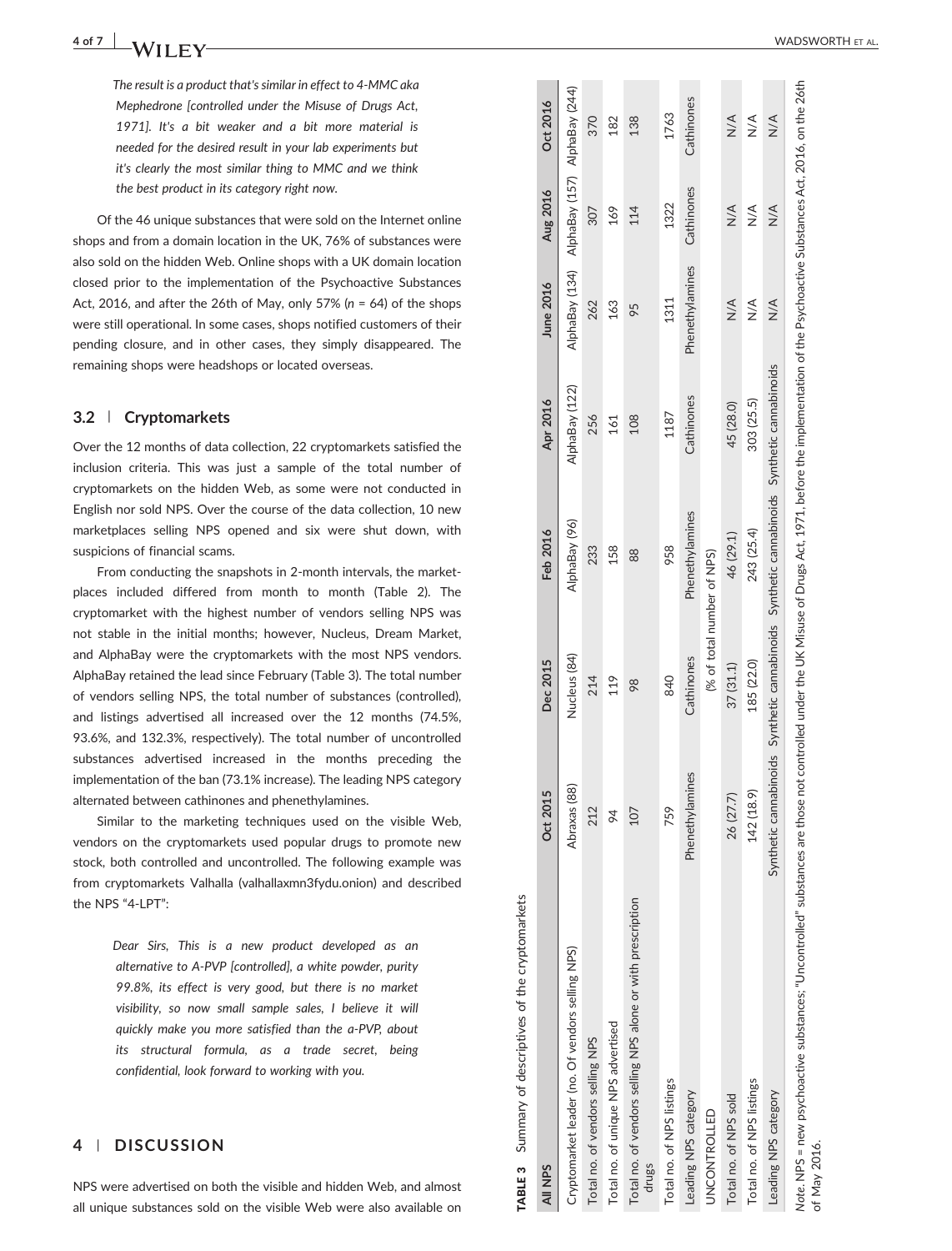the hidden Web. The number of NPS advertised had increased over 12 months of data collection on the cryptomarkets for substances that are both controlled and uncontrolled (up to 26th May 2016) by the UK Misuse of Drugs Act, 1971. The growth of the NPS market on the hidden Web suggests that the platform was capable for the displacement of drugs from online shops and high‐street retailers, once the Psychoactive Substances Act, 2016, was established.

One hundred thirteen shops in the English language were found on the visible Web selling NPS in different forms, such as powders and pills. Just over half of the online shops were selling substances at wholesale. Wholesale may point in the direction of further distribution, and displacement to the street‐level drug dealer and through social networks (Home Office, 2014c). All substances found on the visible Web, that held a UK domain, were not controlled under the Misuse of Drugs Act, 1971, at the time of data collection. After the implementation of the Psychoactive Substances Act, 2016, the UK shops either closed down, or relocated overseas (Wadsworth, Drummond, & Deluca, 2017). This mirrors what was found in a Home Office report that some types of suppliers keep within the law and remove substances once controlled (Home Office, 2014b). Before the 26th May 2016, on the hidden Web, up to 31% of individual NPS advertised was not controlled in the UK and the majority were synthetic cannabinoids. However, the majority of overall substances sold were phenethylamines and cathinones. This is potentially due to both phenethylamines and cathinones having generic legislation in the Misuse of Drugs Act, 1971, rendering the majority controlled (Advisory Council on the Misuse of Drugs, 2010). Phenethylamines were not as frequently described in literature as a popular class of NPS, and the most popular class of compounds were synthetic cannabinoids and cathinones (EMCDDA, 2015; Papaseit, Farré, Schifano, & Torrens, 2014; Zawilska & Andrzejczak, 2015). The lower prevalence of synthetic cannabinoids compared to literature could be explained by the demographic of users. Synthetic cannabinoids are reportedly prevalent in UK prisons (Ralphs, Williams, Askew, & Norton, 2016) and in lower socioeconomic groups (Nurmedov, Yilmaz, Darcin, Noyan, & Dilbaz, 2015; Blackman & Bradley, 2016), groups that arguably would access NPS through alternative methods and therefore provide a lower demand from vendors.

On both the online shops and cryptomarkets, NPS were promoted as alternatives to popular illicit controlled drugs, which mirror what was found in previous studies (Brandt et al., 2010). However, perhaps once all substances are controlled (with exemptions) and hold the same offences except possession, users may prefer to revert back to the original controlled drug (EMCDDA & Europol, 2016). Research has shown that in free market conditions, many users will choose well‐ established drugs over NPS (Caudevilla, 2014; Caudevilla et al., 2016).

A general instability of the cryptomarkets was observed throughout the data collection period. Over the course of the 12 months covered in this study, six markets closed due to suspected "exit scams" and 10 new markets opened or begun advertising NPS. This only included the markets within the inclusion criteria, suggesting that even more may have opened and closed. The instability may deter buyers and sellers (Van Buskirk et al., 2016); however, replacement markets appear quickly, and therefore, the overall market exhibits resilience (Soska & Christin, 2015).

Over a period of 12 months, there was an increase in the number of vendors selling NPS and the number of unique NPS being advertised. The number of uncontrolled substances advertised increased until April 2016 where it plateaued. The use of cryptomarkets for the sale of NPS had increased substantially in this short amount of time. It further supports the suggestion that the hidden Web is a growing market in an increasingly technology-advanced society. There is mixed evidence to how much the Internet, including the hidden Web, are used to purchase NPS or drugs as a whole (European Commission, 2014; Winstock, 2014), but there is evidence to suggest its use is increasing amongst some drug-taking populations (Winstock, 2015). The hidden Web is suited to specific populations such as the more tech savvy (Aldridge & Decary-Hetu, 2014). As such, displacement will most likely not be complete, as accessing the hidden Web requires more skill than the online shops on the visible Web. Further, specific populations that use high‐street retailers, such as the homeless, may not have access to a computer or cryptocurrencies in order to visit cryptomarkets. However, there is a platform on the hidden Web that is capable for the displacement of NPS for those that can use it.

Future research should explore to what extent the NPS market is displaced to the hidden Web, and if so, does it remain. Although the cryptomarkets are a small portion of the drugs trade, there is potential for its increase in use. A recent report by RAND Europe (Kristy et al., 2016) stated that the evolution of the use of cryptomarkets was one of incremental and not explosive change. It was also found that listings have increased at a faster rate than transactions, suggesting that so far, demand has not matched up to drug availability. Using the hidden Web brings many benefits for the supplier and buyer that cannot be done via street‐level drug dealers. Communication can be made through encrypted messages that makes it more difficult for law enforcement to intercept (Van Hout & Bingham, 2014). Distribution is more effective; the mail service can be maximised, which would reduce the need for human distribution (Walsh, 2011). The sheer number of cryptomarkets operating with a high turnover shows that there is a demand for this type of drug market (Broséus et al., 2016).

## 5 | LIMITATIONS

The number of online shops found in this study ( $n = 113$ ) is lower than the snapshots provided by the EMCDDA  $(n = 651;$  EMCDDA, 2011). However, the methods used in this study on used stores in the English language and capped the results at five pages in Google™ and Bing™ search engines, which did not capture less popular online stores or those that did not come up in the search using the key words. For an overview of NPS sold on the visible Web, 113 online shops were found to be sufficient for this purpose.

Another limitation to this study is that the data taken from the cryptomarkets were from what was advertised and does not represent data on how much was sold of each individual substance and received by buyers. However, it can be presumed that if the product is advertised, there is at least some availability from vendors and sufficient demand from users, which is what this study focuses on. In addition, this study did not purchase NPS from the cryptomarkets or test their contents.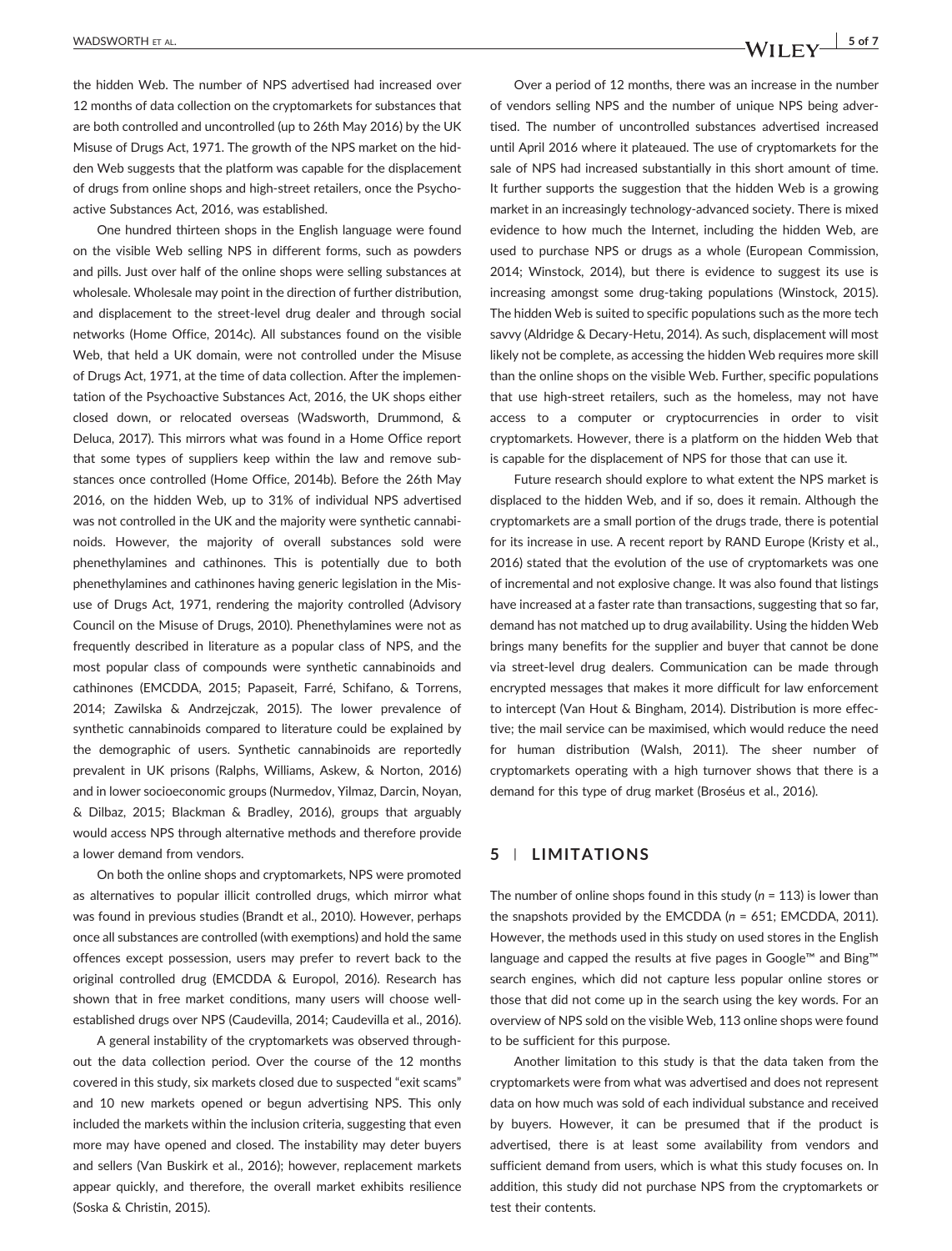# 6 of 7 WADSWORTH ET AL.

This study collected data at seven snapshots over a time period of 12 months; due to the inconsistency and instability of the cryptomarkets, more frequent snapshots over a longer period are perhaps advantageous.

# 6 | CONCLUSION

The cryptomarkets are an emerging source of sale for NPS. With the online sales on both the visible and hidden Web holding a substantial portion of the market, NPS sold on the cryptomarkets should be monitored after the implementation of the Psychoactive Substances Act, 2016. Before the ban, up to 31% of monitored drugs in this study sold on the hidden Web were uncontrolled in the UK, and the total number of vendors selling NPS, the total number of substances (controlled), and listings advertised all increased over this relatively short time frame (74.5%, 93.6%, and 132.3%, respectively). Regardless of these numbers, the demand and sales of NPS on the cryptomarkets are limited compared to "classic" controlled drugs such as cannabis and MDMA (Caudevilla, 2014). Furthermore, in a recent report by the EMCDDA, it was suggested that the reason for the low sales was due to their availability over the visible Web (EMCDDA & Europol, 2016). With the reduction of NPS sales on the visible Web and headshops, at least in the UK, this further supports the need to closely monitor the impact of the UK's Psychoactive Substances Act, 2016, on the hidden Web drug supply.

### ACKNOWLEDGEMENTS

This publication arises from the project "CASSANDRA, (Computer Assisted Solutions for Studying the Availability aNd Distribution of novel psychoActive substances)," which has received funding from the European Union under the ISEC programme Prevention of and fight against crime (JUST2013/ISEC/DRUGS/AG/6414).

Colin Drummond was part funded by the NIHR Biomedical Research Centre at South London and Maudsley NHS Foundation Trust and King's College London, and the NIHR Collaboration for Leadership in Applied Health Research and Care South London. The views expressed are those of the authors and not necessarily those of the NHS, NIHR, or Department of Health.

#### CONFLICT OF INTEREST

The authors have declared no conflict of interest.

### **REFERENCES**

- Advisory Council on the Misuse of Drugs. (2010). Consideration of the cathinones. Retrieved 6 May 2016 from [https://www.gov.uk/govern](https://www.gov.uk/government/uploads/system/uploads/attachment_data/file/119173/acmd-cathinodes-report-2010.pdf)[ment/uploads/system/uploads/attachment\\_data/file/119173/acmd](https://www.gov.uk/government/uploads/system/uploads/attachment_data/file/119173/acmd-cathinodes-report-2010.pdf)‐ [cathinodes](https://www.gov.uk/government/uploads/system/uploads/attachment_data/file/119173/acmd-cathinodes-report-2010.pdf)‐report‐2010.pdf
- Aldridge, J. & Decary‐Hetu, D. (2014). Not an 'Ebay for Drugs': The Cryptomarket 'Silk Road' as a paradigm shifting criminal innovation. Social Science Research Network. Retrieved 1 July 2016 from [http://](http://papers.ssrn.com/sol3/papers.cfm?abstract_id=2436643) [papers.ssrn.com/sol3/papers.cfm?abstract\\_id=2436643.](http://papers.ssrn.com/sol3/papers.cfm?abstract_id=2436643)
- Barratt, M. J. (2012). Silk Road: eBay for drugs. Addiction, 107(3), 683–683.
- Barratt, M. J., & Aldridge, J. (2016). Everything you always wanted to know about drug cryptomarkets\*(\* but were afraid to ask). The International Journal on Drug Policy, 35, 1–6.
- Barratt, M. J., Ferris, J. A., & Winstock, A. R. (2014). Use of Silk Road, the online drug marketplace, in the United Kingdom, Australia and the United States. Addiction, 109(5), 774–783.
- Blackman, S., & Bradley, R. (2016). From niche to stigma—headshops to prison: Exploring the rise and fall of synthetic cannabinoid use among young adults. The International Journal on Drug Policy, 40, 70–77.
- Brandt, S. D., Sumnall, H. R., Measham, F., & Cole, J. (2010). Analyses of second-generation 'legal highs' in the UK: Initial findings. Drug Testing and Analysis, 2(8), 377–382.
- Broséus, J., Rhumorbarbe, D., Mireault, C., Ouellette, V., Crispino, F., & Décary‐Hétu, D. (2016). Studying illicit drug trafficking on Darknet markets: Structure and organisation from a Canadian perspective. Forensic Science International, 264, 7–14.
- Caudevilla, F. (2014). The importance of NPS in online drug markets: Data from Silk Road 2.0. In III International Conference on Novel Psychoactive Substances (NPS). Rome.
- Caudevilla, F., Ventura, M., Forn'is, I., Barratt, M. J., Vidal, C., Lladanosa, C. G., … Calzada, N. (2016). Results of an international drug testing service for cryptomarket users. The International Journal on Drug Policy,<https://doi.org/10.1016/j.drugpo.2016.04.017>.
- Drug Enforcement Agency. (2013). Manhattan U.S. attorney announces seizure of additional \$28 million worth of bitcoins belonging to Ross William Ulbricht, alleged owner and operator of "Silk Road" website. Retrieved 6 May 2016 from [http://www.dea.gov/divisions/nyc/](http://www.dea.gov/divisions/nyc/2013/nyc102513.shtml) [2013/nyc102513.shtml](http://www.dea.gov/divisions/nyc/2013/nyc102513.shtml).
- EMCDDA. (2011). Online sales of new psychoactive substances/'legal highs': Summary of results from the 2011 multilingual snapshots. Retrieved 6 May 2016 from [http://www.emcdda.europa.eu/publica](http://www.emcdda.europa.eu/publications/scientific-studies/2011/snapshot)tions/scientific‐[studies/2011/snapshot](http://www.emcdda.europa.eu/publications/scientific-studies/2011/snapshot).
- EMCDDA. (2013). EU drug markets report: A strategic analysis. Retrieved 30 Sept 2015 from [http://www.emcdda.europa.eu/publications/joint](http://www.emcdda.europa.eu/publications/joint-publications/drug-markets)‐ [publications/drug](http://www.emcdda.europa.eu/publications/joint-publications/drug-markets)‐markets.
- EMCDDA (2015). European drug report: Trends and developments. Luxembourg: Publications Office of the European Union.
- EMCDDA, & Europol (2016). EU drug markets report: In‐depth analysis. Luxembourg: Publications Office of the European Union.
- European Commission. (2014). Flash Eurobarometer 401: Young people and drugs. Retrieved 5/10/15 from [http://ec.europa.eu/public\\_opin](http://ec.europa.eu/public_opinion/flash/fl_401_present_en.pdf)[ion/flash/fl\\_401\\_present\\_en.pdf](http://ec.europa.eu/public_opinion/flash/fl_401_present_en.pdf)
- Hillebrand, J., Olszewski, D., & Sedefov, R. (2010). Legal highs on the Internet. Substance Use & Misuse, 45(3), 330–340.
- Home Office. (2014a). Drug misuse: Findings from the 2013/14 crime survey for England and Wales. Retrieved 2 Oct 2015 from [https://www.](https://www.gov.uk/government/uploads/system/uploads/attachment_data/file/335989/drug_misuse_201314.pdf) [gov.uk/government/uploads/system/uploads/attachment\\_data/file/](https://www.gov.uk/government/uploads/system/uploads/attachment_data/file/335989/drug_misuse_201314.pdf) [335989/drug\\_misuse\\_201314.pdf](https://www.gov.uk/government/uploads/system/uploads/attachment_data/file/335989/drug_misuse_201314.pdf).
- Home Office. (2014b). New psychoactive substances in England: A review of the evidence. Retrieved 30 Sept 2015 from [https://www.gov.uk/](https://www.gov.uk/government/publications/new-psychoactive-substances-in-england-a-review-of-the-evidence) [government/publications/new](https://www.gov.uk/government/publications/new-psychoactive-substances-in-england-a-review-of-the-evidence)‐psychoactive‐substances‐in‐england‐a‐ review‐of‐the‐[evidence](https://www.gov.uk/government/publications/new-psychoactive-substances-in-england-a-review-of-the-evidence).
- Home Office. (2014c). New psychoactive substances review: Report of the expert panel. Retrieved 30 Sept 2015 from [https://www.gov.uk/govern](https://www.gov.uk/government/publications/new-psychoactive-substances-review-report-of-the-expert-panel)[ment/publications/new](https://www.gov.uk/government/publications/new-psychoactive-substances-review-report-of-the-expert-panel)‐psychoactive‐substances‐review‐report‐of‐ the‐[expert](https://www.gov.uk/government/publications/new-psychoactive-substances-review-report-of-the-expert-panel)‐panel.
- Home Office. (2015). Impact assessment: Creation of a blanket ban on new psychoactive substances in the UK. Retrieved 6 May 2016 from [https://](https://www.gov.uk/government/uploads/system/uploads/attachment_data/file/433151/NPSGBImpactAssessment.pdf) [www.gov.uk/government/uploads/system/uploads/attachment\\_data/](https://www.gov.uk/government/uploads/system/uploads/attachment_data/file/433151/NPSGBImpactAssessment.pdf) [file/433151/NPSGBImpactAssessment.pdf](https://www.gov.uk/government/uploads/system/uploads/attachment_data/file/433151/NPSGBImpactAssessment.pdf).
- Kristy, K., Aldridge, J., Décary Hétu, D., Sim, M., Dujso, E., & Hoorens, S. (2016). Internet‐facilitated drugs trade: An analysis of the size, scope and the role of the Netherlands. Santa Monica, CA: RAND Corporation [http://www.rand.org/pubs/research\\_reports/RR1607.html](http://www.rand.org/pubs/research_reports/RR1607.html).
- Ledberg, A. (2015). The interest in eight new psychoactive substances before and after scheduling. Drug and Alcohol Dependence, 152, 73–78.
- Nurmedov, S., Yilmaz, O., Darcin, A. E., Noyan, O. C., & Dilbaz, N. (2015). Frequency of synthetic cannabinoid use and its relationship with